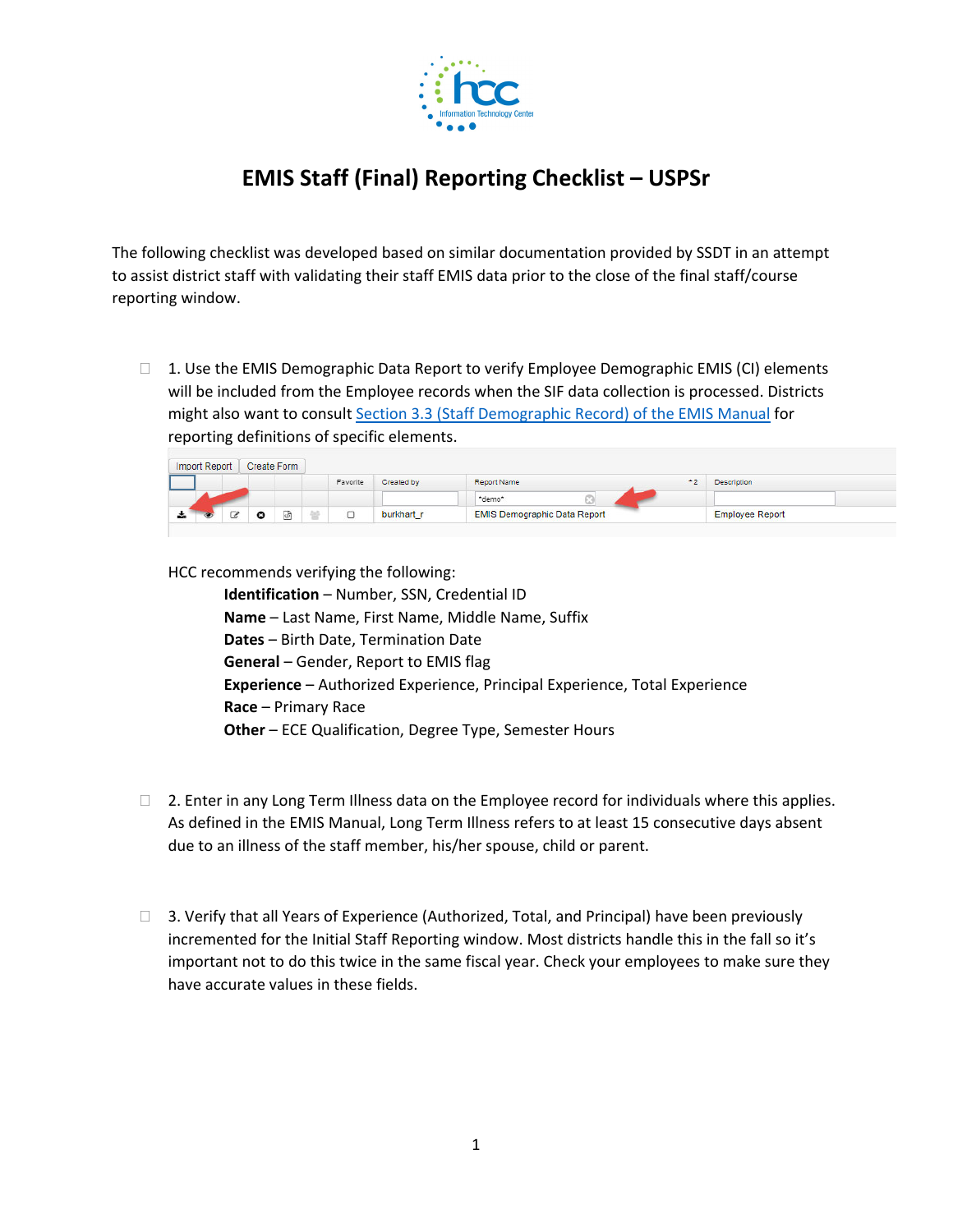

□ 4. Run and review the following reports:

**EMIS Active Position Report** to verify the following: **FTE, Reportable to EMIS, Position Code, State Reporting Appointment Type, Position Status, Special Education FTE, Low Grade, High Grade, Separation Date & Reason, Paraprofessional, Building IRN, Assignment Area, Funding Source(s)**

|   | Import Repo |   | Create Form |          |            |                                     |                        |
|---|-------------|---|-------------|----------|------------|-------------------------------------|------------------------|
|   |             |   |             | Favorite | Created by | みり<br>Report Name                   | <b>Description</b>     |
|   |             |   |             |          |            | *active position*                   |                        |
| ÷ | đ.          | ◡ | [4D]        |          | burkhart_r | <b>EMIS Active Positions Report</b> | <b>Position Report</b> |

## **EMIS Inactive Position Report**

HCC recommends downloading this report as a .csv report and then use filters to remove any Termination dates prior to the current fiscal year.

| Import Report |  |    | Create Form |   |          |            |                                       |                        |
|---------------|--|----|-------------|---|----------|------------|---------------------------------------|------------------------|
|               |  |    |             |   | Favorite | Created by | Report Name                           | <b>Description</b>     |
|               |  |    |             |   |          |            | "inactive position"                   |                        |
| <u>ж.</u>     |  | ہے | ദ           | 岡 |          | burkhart r | <b>EMIS Inactive Positions Report</b> | <b>Position Report</b> |

## **EMIS Active Contract Compensation Report**

*Compensation type, unit amount, contract work days, hours in day, compensation start/stop dates, Reportable to EMIS, Position #, Job Status, Contract Amount*

## **EMIS Active and Inactive Non Contract Compensation Reports**

*Same items to review as in the contract compensation reports mentioned above* 

| Import Report |   |    | Create Form |  |          |            |                                                      |                                    |  |  |
|---------------|---|----|-------------|--|----------|------------|------------------------------------------------------|------------------------------------|--|--|
|               |   |    |             |  | Favorite | Created by | 45<br>Report Name                                    | <b>Description</b>                 |  |  |
|               |   |    |             |  |          |            | *compensation*                                       |                                    |  |  |
|               |   |    | Θ           |  |          | burkhart r | <b>EMIS Active Contract Compensation Report</b>      | <b>ContractCompensation Report</b> |  |  |
| ż.            | ◉ | B, | o           |  |          | burkhart r | <b>EMIS Active Non Contract Compensation Report</b>  | NonContractCompensation Report     |  |  |
|               | ۹ |    | o           |  |          | burkhart r | <b>EMIS Inactive Non Contract CompensationReport</b> | NonContractCompensation Report     |  |  |

Districts should consult Section 3.4 of the EMIS Manual (Staff Employment Record) for reporting guidance related to the fields above.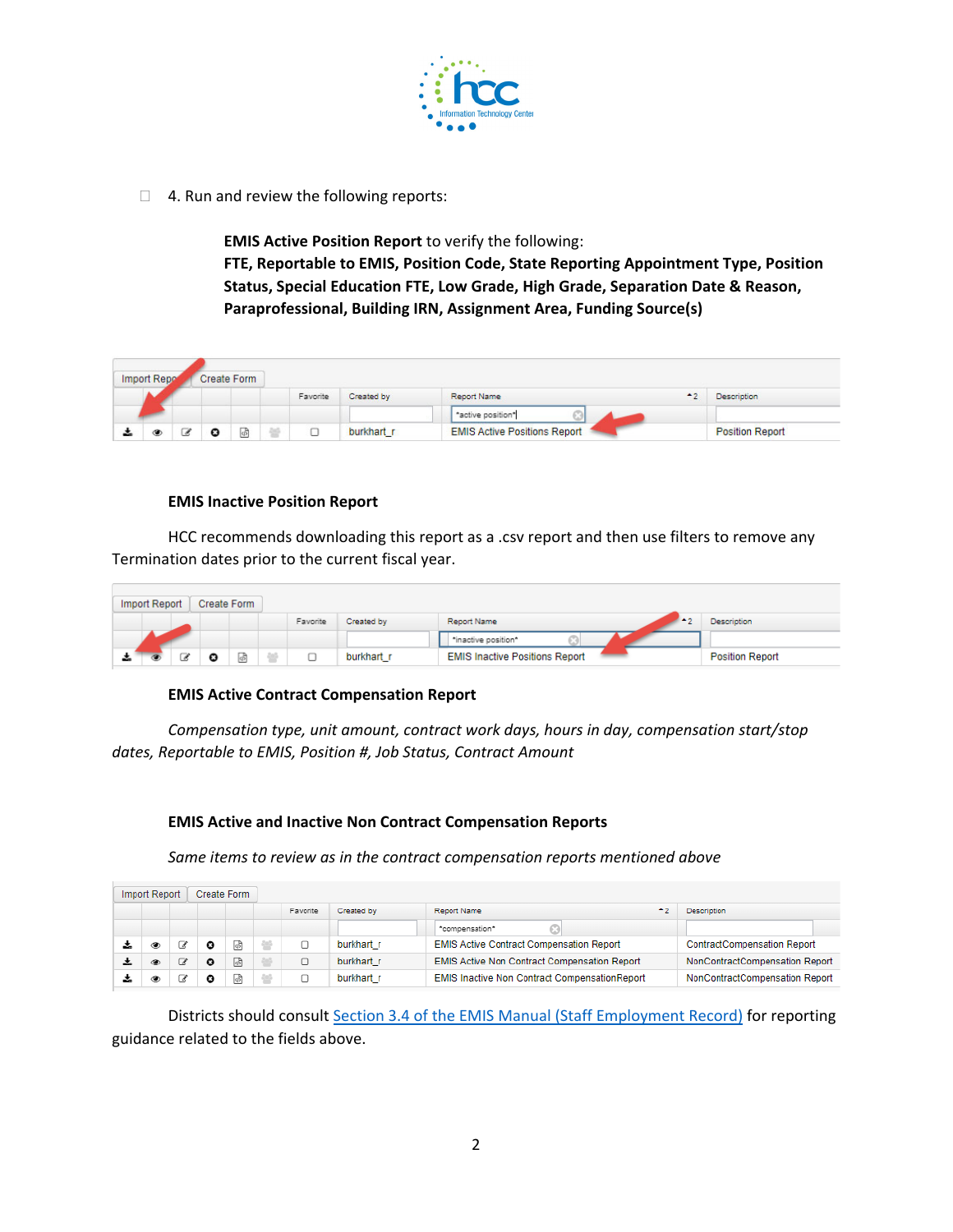

- $\Box$  5. Verify that all Supplemental (8XX) compensations (contract and non contract) records have been created and the Reportable to EMIS flag is checked.
- $\Box$  6. If applicable, verify that any Contract Only Staff Records (CC) are created under Core > EMIS Entry > EMIS Contracted Service (CC). For reporting instructions related to "CC" records, you should refer to Section 3.6 of the EMIS Manual. Once these records are entered (if applicable), you'll want to create a flat file to provide to your EMIS Coordinator so that they can upload it into the EMIS Data Collector.



 $\Box$  7. If applicable, verify that any EMIS Contractor (CJ) Records are created under Core > EMIS Entry> EMIS Contractor CJ. For reporting instructions related to "CJ" records, you should refer to Section 3.5 of the EMIS Manual. Once these records are entered (if applicable), you'll want to create a flat file to provide to your EMIS Coordinator so that they can upload it into the EMIS Data Collector.

| Home |   |                            |                       |                  | Core $\sim$ Payments $\sim$ Payroll $\sim$ Processing $\sim$ |   | Reports $\sim$       |  |            |                              |  | System $\sim$ Utilities $\sim$ USAS Integration $\sim$ |    |
|------|---|----------------------------|-----------------------|------------------|--------------------------------------------------------------|---|----------------------|--|------------|------------------------------|--|--------------------------------------------------------|----|
|      |   | <b>EMIS Employee Entry</b> |                       |                  | <b>EMIS Position Entry</b>                                   |   | EMIS Contractor (CJ) |  |            | EMIS Contracted Service (CC) |  |                                                        |    |
|      |   |                            |                       |                  |                                                              |   |                      |  |            |                              |  |                                                        |    |
|      |   | $+$ Create                 |                       | Lextract CJ Data |                                                              |   |                      |  |            |                              |  |                                                        |    |
|      |   |                            |                       | Employee#        |                                                              | ٠ |                      |  | First Name |                              |  | Position #                                             |    |
|      |   |                            |                       |                  |                                                              |   |                      |  |            |                              |  |                                                        |    |
|      | ◉ | C                          | Θ                     |                  |                                                              |   |                      |  |            |                              |  |                                                        | 1  |
|      | ۲ | €                          | $\boldsymbol{\sigma}$ |                  |                                                              |   |                      |  |            |                              |  |                                                        | 1. |
|      | ۱ | €                          | Θ                     |                  |                                                              |   |                      |  |            |                              |  |                                                        | 1  |
|      | ۵ | B,                         | Q                     |                  |                                                              |   |                      |  |            |                              |  |                                                        | 1  |
|      |   |                            |                       |                  |                                                              |   |                      |  |            |                              |  |                                                        |    |

- $\Box$  8. Verify all attendance and absence data for employees.
- $\Box$  9. Populate any values needed in the EMIS Override fields (on the Position screen, under EMIS Related Information). Values that you might elect to use include Contract Amount, Contract Work Days, etc. One common reason for utilizing these fields is when there's a mid‐year contract change where employees don't change positions but need values reported in EMIS that don't match their current compensation or position.